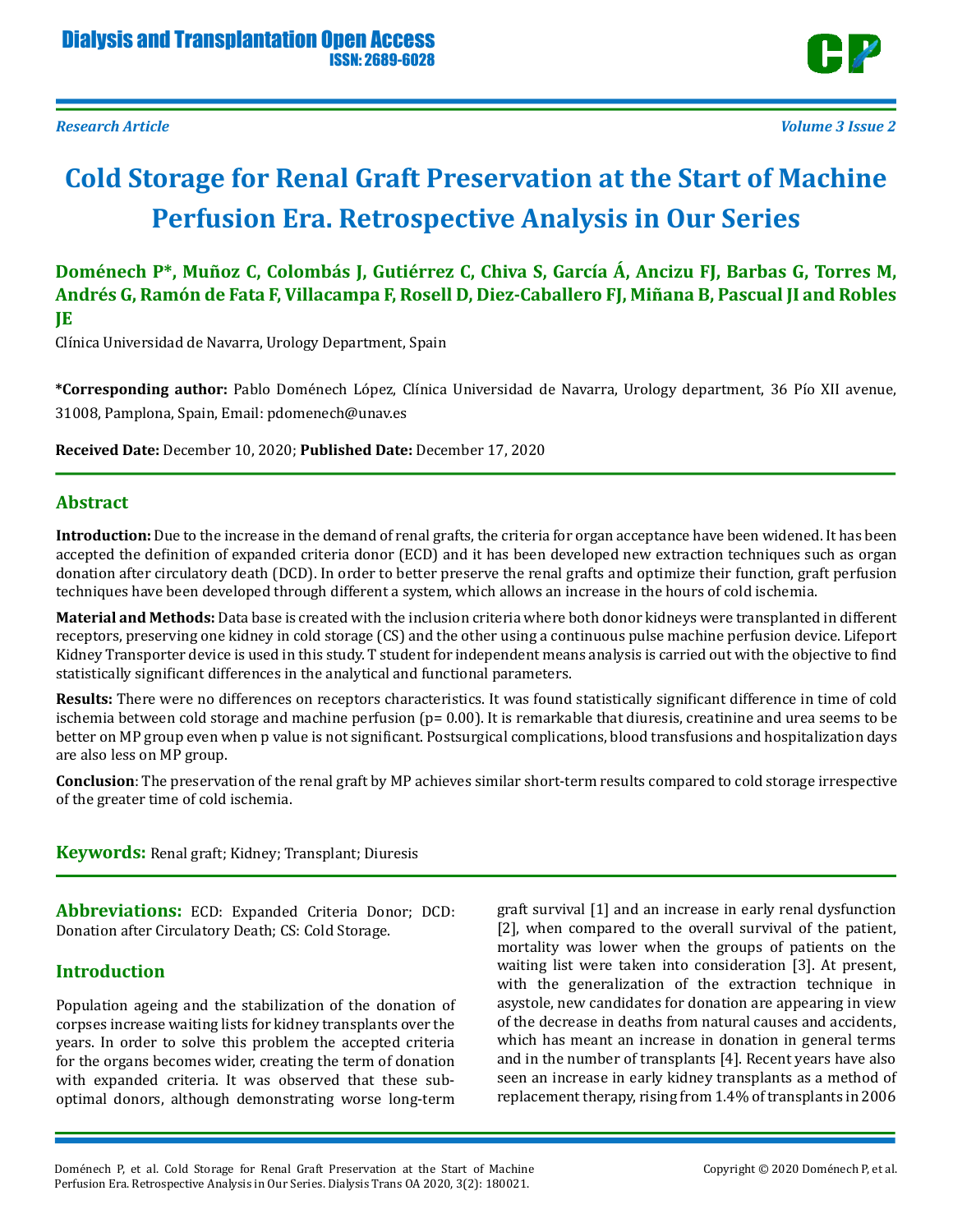#### to 4.8% in 2016.

Thanks to all these efforts in donation, coordination between different services and the implementation of donation in asystole, since 2014 there has been an increase in the number of kidney transplants per million inhabitants, which had remained stable since 2000 [5]. The risk posed by the increase in the number of transplants is the lengthening of the cold ischemic period. For this reason, different techniques have been developed for renal conservation that make it possible to maintain renal flow with cold serum. Several studies have been carried out to check the effect of these machines on renal conservation. Already in 2009, a randomised study showed improved survival and graft function [6] although it was initially developed with the idea of being able to extend cold ischemic times. Several subsequent studies have given consistency to these findings in both asystole donors [7] and cadaver donors. In fact, in the case of the cadaver donor, substantial improvements in long-term renal function have been found by reducing the evolution to dialysis [8].

Due to the importance of correct renal preservation in posttransplant function, percentage of initial delay of organ function, acute tubular necrosis and graft survival, the debate about the use or not using perfusion machines is relevant for the usual medical practice, even more considering the contradictory results of some studies such as the one by Watson et al. [9], which was suspended because no difference was found between types of preservation (futility stop).

The absence of clear differences has made the use of perfusion machines open to debate [10], although there is an increasing evidence in favour of the use of machine perfusion devices [11-15], in that it helps to reduce delayed graft function and improves graft survival during the first year. However, its advantage in decreasing primary graft failure is not clear [11].

### **Material and Methods**

In order to observe the effect of the LifePort Kidney Transporter kidney perfusion machine, a database was created incorporating the transplants performed from 2016 to May 2020. The main inclusion criteria was the acceptance of both donor kidneys, being implanted in different recipients and keeping one kidney cold with Celsior preservation fluid and another with a LifePort Kidney Transporter pulsed chase machine with KPS solution. Although most studies use the Wisconsin storage medium, there are no significant differences with Celsior [16] and its use is therefore considered valid.

Kidney transplants were carried out sequentially due to logistic reasons. The first transplanted organ was the one preserved in CS, followed by the second transplant using the kidney from MP. By obtaining two organs from each donor, it is estimated that selection bias has been avoided because the transplanted organs have the same characteristics, so that the overall result only depends on variables of the recipient and on the type of organ conservation. The Student t of independent measures is used to perform a mean difference analysis in the values between both groups in order to observe significant differences in the early function of the graft and creatinine levels evolution.

#### **Results**

In a preliminary analysis of the demographic data, there were no statistically significant differences between the two groups (Table 1).

| <b>Item</b>              | Lifeport | N  | <b>Media</b> | <b>Standard</b><br>deviation | <b>Media error</b> | P value |
|--------------------------|----------|----|--------------|------------------------------|--------------------|---------|
| Age                      | Yes      | 21 | 58,29        | 10,978                       | 2,396              | 0.94    |
|                          | No.      | 21 | 58,62        | 17,405                       | 3,798              |         |
| MBI                      | Yes      | 21 | 25,850       | 3,7958                       | ,8283              | 0.6     |
|                          | No       | 21 | 26,503       | 4,1179                       | ,8986              |         |
| Dialisis time            | Yes      | 21 | 621,78       | 346,332                      | 81,631             | 0.33    |
|                          | No       | 21 | 775,11       | 570,070                      | 130,783            |         |
| Residual urine<br>output | Yes      | 21 | 982,50       | 547,248                      | 122,368            | 0.38    |
|                          | No.      | 21 | 811,90       | 643,021                      | 140,319            |         |
| Previous<br>creatinine   | Yes      | 21 | 6,2333       | 2,56755                      | ,56029             | 0.81    |
|                          | No.      | 21 | 6,4238       | 2,38849                      | ,52121             |         |

**Table 1**: Receptors data.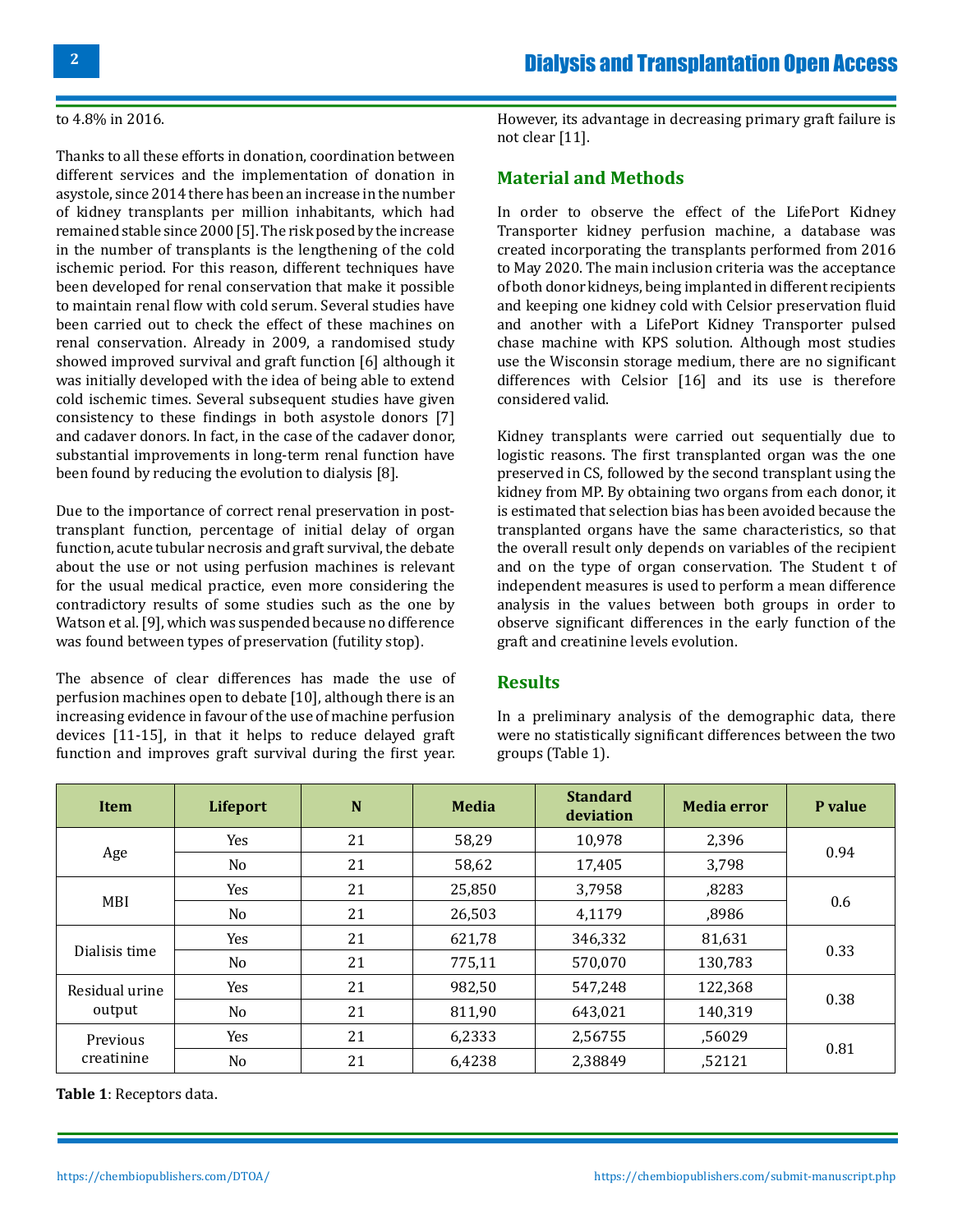There are no statistically significant differences in organ laterality between the two groups, which mostly have been placed on the right side. Three patients underwent a second transplant. The kidneys preserved by the LifePort Kidney Transporter System were monitored for improved resistivity and flow between the implant and the machine and the time prior to removal of the organ from the machine. Average initial resistance values of 0.52 and flow rates of 70.71ml/ min and final resistance values of 0.22 and 129ml/min were observed at a maximum pressure of 30/20mmHg. The kidneys were perfused for an average time of 1055 minutes.

On Table 2 are shown storage and suture data. There were no differences in the vascular suture times of the graft and the arterial clamping time of the recipient. There were statistically significant differences in the cold ischemia time of the organ, with an average difference of six and a half hours between both groups.

| Item                  | Lifeport       | N  | <b>Media</b> | <b>Standard</b><br>deviation | <b>Media error</b> | P value |
|-----------------------|----------------|----|--------------|------------------------------|--------------------|---------|
| Cold ischemic<br>time | Yes            | 21 | 1227.38      | 213.37                       | 46.56              | 0.00    |
|                       | N <sub>o</sub> | 21 | 834.81       | 189.45                       | 41.34              |         |
| Suture time           | Yes            | 21 | 57.48        | 12.18                        | 2.66               | 0.87    |
|                       | No             | 21 | 56.76        | 15.09                        | 3.29               |         |
| Arterial suture       | Yes            | 21 | 25.13        | 8.89                         | 2.22               | 0.75    |
|                       | No             | 21 | 24.29        | 8.89                         | 2.16               |         |

**Table 2**: Storage and vascular data.

| <b>Item</b>                 | Lifeport       | N  | <b>Media</b> | <b>Standard</b><br>deviation | <b>Media error</b> | P value |
|-----------------------------|----------------|----|--------------|------------------------------|--------------------|---------|
| Creatinine 24h              | Yes            | 21 | 5.07         | 2.81                         | 0.61               | 0.88    |
|                             | No             | 21 | 5.2          | 2.66                         | 0.58               |         |
| Creatinine at<br>discharge  | Yes            | 21 | 2.35         | 1.46                         | 0.32               | 0.76    |
|                             | N <sub>0</sub> | 21 | 2.50         | 1.64                         | 0.36               |         |
| Diuresis 24h                | Yes            | 21 | 5737.14      | 2663.65                      | 581.256            | 0.84    |
|                             | N <sub>o</sub> | 21 | 5992.1       | 5185.22                      | 1131.51            |         |
| Diuresis at<br>discharge    | Yes            | 21 | 2350.00      | 781.19                       | 170.47             | 0.32    |
|                             | No             | 21 | 2126.19      | 654.34                       | 142.79             |         |
| Urea 24h                    | Yes            | 21 | 110.38       | 41.51                        | 9.06               | 0.40    |
|                             | No             | 21 | 90.29        | 34.16                        | 7.46               |         |
| Urea at discharge           | Yes            | 21 | 104.71       | 56.23                        | 12.27              | 0.73    |
|                             | No             | 21 | 110.62       | 54.97                        | 11.99              |         |
| Presurgical<br>haemoglobin  | Yes            | 21 | 11.83        | 1.34                         | 0.29               | 0.62    |
|                             | No             | 21 | 11.62        | 1.32                         | 0.29               |         |
| Postsurgical<br>haemoglobin | Yes            | 21 | 9.65         | 2.68                         | 0.58               | 0.75    |
|                             | No             | 21 | 9.87         | 1.60                         | 0.35               |         |
| Transfusion needed          | Yes            | 21 | 0.76         | 1.45                         | 0.32               | 0.23    |
|                             | N <sub>0</sub> | 21 | 1.33         | 1.56                         | 0.34               |         |
| Clavien-Dindo<br>media      | Yes            | 21 | 1.14         | 1.15                         | 0.25               | 0.27    |
|                             | No             | 21 | 1.62         | 1.57                         | 0.34               |         |
| Hospitalization days        | Yes            | 21 | 9.67         | 4.49                         | 0.98               | 0.50    |
|                             | N <sub>0</sub> | 21 | 10.57        | 4.15                         | 0.91               |         |

**Table 3**: Post surgical data.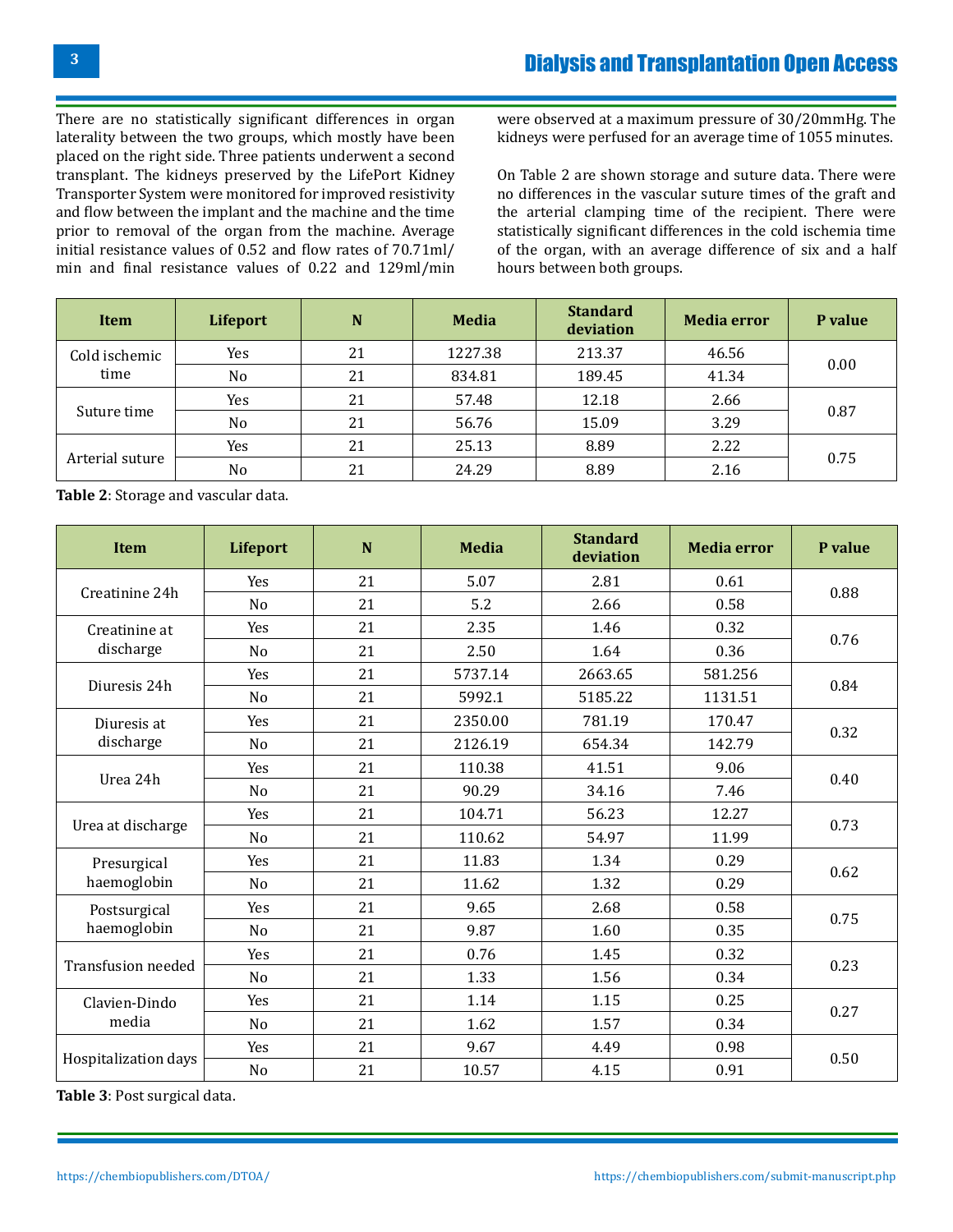This difference is explained on the operation room availability, performing one transplant after the other. Kidneys preserved in using MP were performed secondly. When analytical items are analyzed, there were no significant differences between both groups. When Analytical and post surgical data were analyzed (Table 3), creatinine is lower on Lifeport group, which is consistent with the urea values. We have observed that the Lifeport group had better diuresis at discharge, less post surgical complications, less need for a blood transfusion and fewer days of hospitalization.

Despite the numbers are not statistically significant, it is important to notice the improvement that the use of a perfusion device can provide, even when this group has more than 5 hours of ischemic time above cold storage. When creatinine, urea and diuresis were measured at discharge, it is important to notice that all functional values are better on Lifeport group. Surgical measurements were better to, with less requirements of blood transfusions, less complications and less hospitalization days.

## **Discussion**

The need to increase the donor pool because of the demand for organs is not a problem that affects us in isolation. With the increase in half-life and chronic pathologies, the costs associated with long-term dialysis represent a significant economic burden in our environment, so methods that allow optimization of grafts that can be considered transplantable are a relevant issue [17]. In this study almost all of the transplanted kidneys corresponded to donors considered to have expanded criteria, defined as donors aged 60 or over or aged 50 or over with two associated risk factors (serum creatinine greater than 1.5mg/dl, high blood pressure or cause of death by stroke).

In the study by Wight et al. [18] the economic benefit of the use of the perfusion machine compared to cold storage was observed in donors with circulatory death or asystole. In other studies, advantages have been observed in donors with expanded criteria, above all due to the reduced need for dialysis during the immediate post-operative period and hospital admission [19]. In the analysis by Bond et al. [20], no differences were found between the different perfusion devices, and more data is needed in the future to know which system is better. In this study, the decrease in days of admission and complications in the graft perfusion group is constantly observed, which supports the theory of lower costs despite the use of these devices.

Many studies have tried to explain why these results are obtained with a perfusion machine. In the study by Yland et al. [21], better renal conservation was observed in relation to TPA levels and homeostasis. There is also evidence suggesting

a reduction in apoptosis and tissue inflammation by observing reduced expression of endothelin-1 and increased nitric acid [22] and reduced oxidative stress and inflammation of the grafts [23]. Other works observe a reduction in endothelial damage, observing better reperfusion by measuring cortical microcirculation and tubular damage markers [24, 25]. It has also been studied that cessation of renal flow is associated with increased endothelial dysfunction of the renal graft when comparing graft perfusion with cold storage [26].

In this sense, the review carried out by Hameed et al. [14] is very revealing by including animal trials in their systematic review, concluding the improvement that perfusion brings in the short term after kidney transplantation. Although with a more doubtful effect in the long term, it may be more beneficial in terms of survival than remaining on dialysis, even with suboptimal kidneys [3].

A hypothesis that can justify these results of early recovery of renal graft function and less ischemic damage is the shorter ischemia-reperfusion time, as capillaries and small vessels are open. For this reason, it is possible that lower results could be obtained in our study, using maximum perfusion pressures of 30mmHg, in contrast to the average of the studies analyzed, which reported 50mmHg. There is evidence of improvement in renal function and delayed graft function with expanded criteria donors [27-29], so that the improvement in early function of transplants is justified in our work, although it does not reach significance.

## **Conclusion**

Renal graft preservation by means of perfusion machines achieves short-term results comparable to cold preservation regardless of the longer cold ischemic time. The decrease in days of admission and complications in transplant patients after optimizing the graft with a renal MP, although not significant, may be relevant from an economic point of view as observed in the analyzed studies. The improvement on creatinine levels, urea and diuresis at discharge on MP group can be explained by the optimization of the transplanted graft. The sample needs to be enlarged so that the p value can reach the signification, but these results are promising for future measurements.

## **References**

- 1. [Pascual J, Zamora J, Pirsch JD \(2008\) A systematic review](https://pubmed.ncbi.nlm.nih.gov/18725015/) [of kidney transplantation from expanded criteria donors.](https://pubmed.ncbi.nlm.nih.gov/18725015/) [Am J Kidney Dis 52\(3\): 553-586.](https://pubmed.ncbi.nlm.nih.gov/18725015/)
- 2. [Port FK, Bragg-Gresham JL, Metzger RA, Dykstra](https://pubmed.ncbi.nlm.nih.gov/12451266/)  [DM, Gillespie BW, et al. \(2002\) Donor characteristics](https://pubmed.ncbi.nlm.nih.gov/12451266/) [associated with reduced graft survival: an approach to](https://pubmed.ncbi.nlm.nih.gov/12451266/)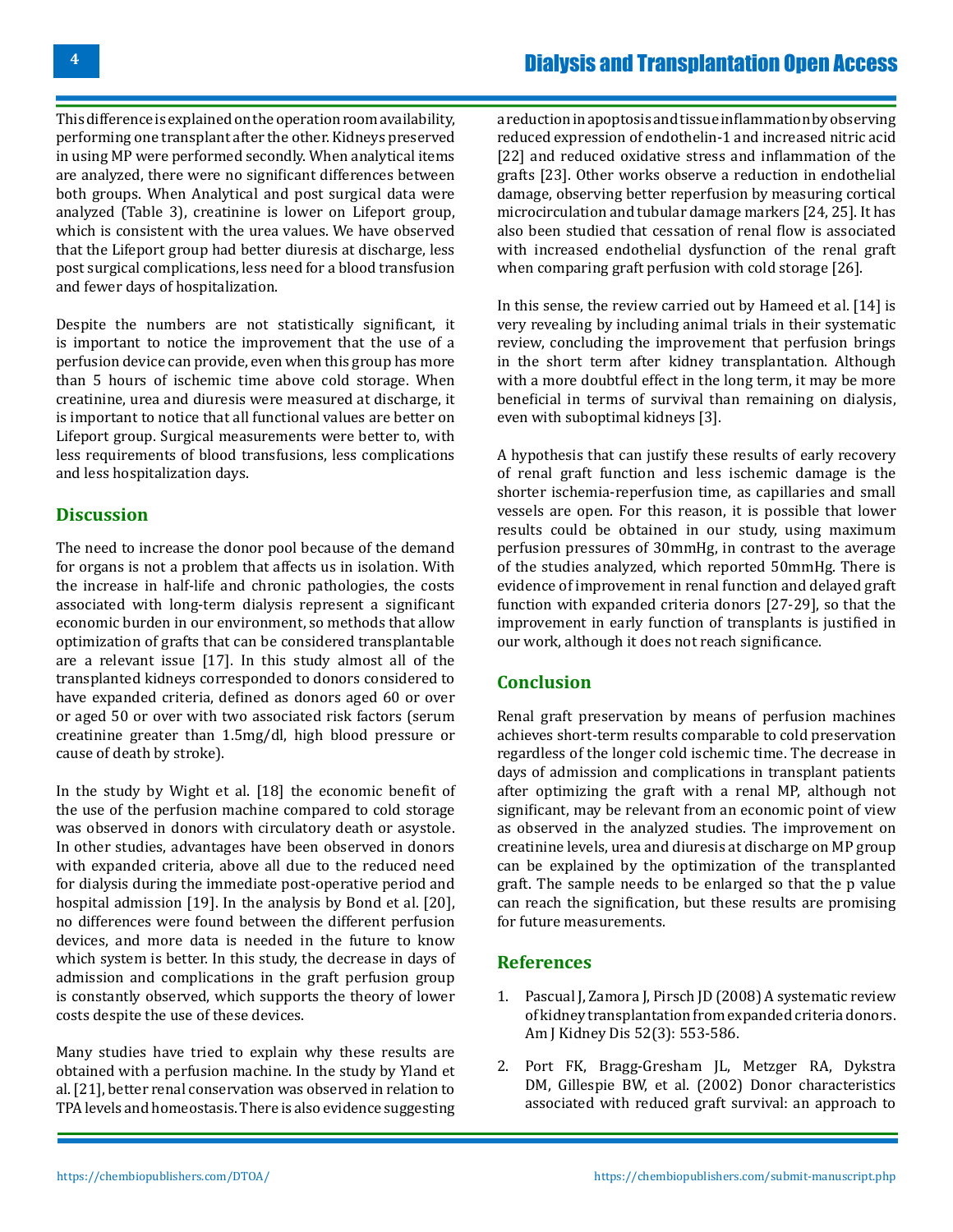[expanding the pool of kidney donors. Transplantation](https://pubmed.ncbi.nlm.nih.gov/12451266/) [74\(9\): 1281-1286.](https://pubmed.ncbi.nlm.nih.gov/12451266/)

- 3. [Ojo AO, Hanson JA, Meier-Kriesche H, Okechukwu CN,](https://pubmed.ncbi.nlm.nih.gov/11181808/) [Wolfe RA, et al. \(2001\) Survival in recipients of marginal](https://pubmed.ncbi.nlm.nih.gov/11181808/) [cadaveric donor kidneys compared with other recipients](https://pubmed.ncbi.nlm.nih.gov/11181808/) [and wait-listed transplant candidates. J Am Soc Nephrol](https://pubmed.ncbi.nlm.nih.gov/11181808/) [12\(3\): 589-597.](https://pubmed.ncbi.nlm.nih.gov/11181808/)
- 4. Organización Nacional de Trasplante 2017. Memoria de actividad.
- 5. [Balance de actividad de la Organización Nacional de](http://www.ont.es/documents/datos20172018ene11.pdf) [Trasplantes en 2017.](http://www.ont.es/documents/datos20172018ene11.pdf)
- 6. [Moers C, Smits JM, Maathuis MH, Treckmann J, Gelder](https://pubmed.ncbi.nlm.nih.gov/19118301/) [FV, et al. \(2009\) Machine perfusión or cold storage in](https://pubmed.ncbi.nlm.nih.gov/19118301/) [deceased-donor kidney transplantation. N Engl J Med](https://pubmed.ncbi.nlm.nih.gov/19118301/) [360\(1\): 7-19.](https://pubmed.ncbi.nlm.nih.gov/19118301/)
- 7. [Jochmans I, Moers C, Smits JM, Leuvenink HG, Treckmann](https://pubmed.ncbi.nlm.nih.gov/21037431/) [J, et al. \(2010\) Machine perfusion versus cold storage for](https://pubmed.ncbi.nlm.nih.gov/21037431/) [the preservation of kidneys donated after cardiac death:](https://pubmed.ncbi.nlm.nih.gov/21037431/) [a multicenter, randomized, controlled trial. Ann Surg](https://pubmed.ncbi.nlm.nih.gov/21037431/) [252\(5\): 756-764.](https://pubmed.ncbi.nlm.nih.gov/21037431/)
- 8. [Kwiatkowski A, Wszoła M, Kosieradzki M, Danielewicz](https://pubmed.ncbi.nlm.nih.gov/19289991/) [R, Ostrowski K, et al. \(2009\) The early and long term](https://pubmed.ncbi.nlm.nih.gov/19289991/) [function and survival of kidney allografts stored before](https://pubmed.ncbi.nlm.nih.gov/19289991/) [transplantation by hypothermic pulsatile perfusion. A](https://pubmed.ncbi.nlm.nih.gov/19289991/) [prospective randomized study. Ann Transplant 14\(1\):](https://pubmed.ncbi.nlm.nih.gov/19289991/) [14-17.](https://pubmed.ncbi.nlm.nih.gov/19289991/)
- 9. [Watson CJ, Wells AC, Roberts RJ, Akoh JA, Friend PJ, et al.](https://pubmed.ncbi.nlm.nih.gov/20883534/) [\(2010\) Cold machine perfusion versus static cold storage](https://pubmed.ncbi.nlm.nih.gov/20883534/) [of kidneys donated after cardiac death: a UK multicenter](https://pubmed.ncbi.nlm.nih.gov/20883534/) [randomized controlled trial. Am J Transplant 10\(9\):](https://pubmed.ncbi.nlm.nih.gov/20883534/) [1991-1999.](https://pubmed.ncbi.nlm.nih.gov/20883534/)
- 10. [Irish W D, Katz E \(2010\) Cold Machine Perfusion or Static](https://pubmed.ncbi.nlm.nih.gov/20883530/) [Cold Storage of Kidneys: Why the Debate Continues. Am J](https://pubmed.ncbi.nlm.nih.gov/20883530/) [Transplant 10\(9\): 1955-1956.](https://pubmed.ncbi.nlm.nih.gov/20883530/)
- 11. [Domínguez JI, Amesti M, Majerson \(2018\) Hypothermic](https://pubmed.ncbi.nlm.nih.gov/30507893/) [machine perfusion versus static cold preservation in](https://pubmed.ncbi.nlm.nih.gov/30507893/) [kidney transplantation. Medwave](https://pubmed.ncbi.nlm.nih.gov/30507893/) 18(7): e7360.
- 12. [O'Callaghan JM, Morgan RD, Knight SR, Morris PJ \(2013\)](https://pubmed.ncbi.nlm.nih.gov/23754643/) [Systematic review and meta-analysis of hypothermic](https://pubmed.ncbi.nlm.nih.gov/23754643/) [machine perfusion versus static cold storage of kidney](https://pubmed.ncbi.nlm.nih.gov/23754643/) [allografts on transplant outcomes. Br J Surg 100\(8\): 991-](https://pubmed.ncbi.nlm.nih.gov/23754643/) [1001.](https://pubmed.ncbi.nlm.nih.gov/23754643/)
- 13. [Jiao B, Liu S, Liu H, Cheng D, Cheng Y, et al. \(2013\)](https://pubmed.ncbi.nlm.nih.gov/24339970/) [Hypothermic machine perfusion reduces delayed graft](https://pubmed.ncbi.nlm.nih.gov/24339970/) [function and improves one-year graft survival of kidneys](https://pubmed.ncbi.nlm.nih.gov/24339970/) [from expanded criteria donors: a meta-analysis. PLoS](https://pubmed.ncbi.nlm.nih.gov/24339970/)

[One 8\(12\): e81826.](https://pubmed.ncbi.nlm.nih.gov/24339970/)

- 14. [Hameed AM, Pleass HC, Wong G, Hawthorne WJ \(2016\)](https://pubmed.ncbi.nlm.nih.gov/27749583/) [Maximizing kidneys for transplantation using machine](https://pubmed.ncbi.nlm.nih.gov/27749583/) [perfusion: from the past to the future: A comprehensive](https://pubmed.ncbi.nlm.nih.gov/27749583/) [systematic review and meta-analysis. Medicine](https://pubmed.ncbi.nlm.nih.gov/27749583/) [\(Baltimore\) 95\(40\): e5083.](https://pubmed.ncbi.nlm.nih.gov/27749583/)
- 15. Hu XY, Wang YF, Ye QF, Chen ZQ, Fan XL, et al. (2015) Effects of hypothermic machine perfusion versus static cold storage of kidney allografts on transplant outcomes: A Meta-analysis. Chinese Journal of Tissue Engineering Research 19(42): 6882-6888.
- 16. [Sanz PP, Revilla FJB, Letosa RM, Santos JP, Rivas JLM, et](https://www.sciencedirect.com/science/article/abs/pii/S0210480604730351)  [al. \(2004\) Preservación con Celsior en trasplante renal:](https://www.sciencedirect.com/science/article/abs/pii/S0210480604730351)  [Nuestra experiencia. Actas Urol Esp](https://www.sciencedirect.com/science/article/abs/pii/S0210480604730351) 28(1): 49-53.
- 17. [Garcia GG, Harden P, Chapman J\(2012\) The global role of](https://www.thelancet.com/journals/lancet/article/PIIS0140-6736(12)60202-5/fulltext) [kidney transplantation. The Lancet 379\(9820\): E36-E38](https://www.thelancet.com/journals/lancet/article/PIIS0140-6736(12)60202-5/fulltext).
- 18. [Wight J, Chilcott J, Holmes M, Brewer N \(2003\) The clinical](https://pubmed.ncbi.nlm.nih.gov/14499050/)  [and cost-effectiveness of pulsatile machine perfusion](https://pubmed.ncbi.nlm.nih.gov/14499050/) [versus cold storage of kidneys for transplantation](https://pubmed.ncbi.nlm.nih.gov/14499050/)  [retrieved from heart-beating and non-heart-beating](https://pubmed.ncbi.nlm.nih.gov/14499050/)  donors. [Health Technol Assess](https://pubmed.ncbi.nlm.nih.gov/14499050/) 7(25): 1-94.
- 19. [Groen H, Moers C, Smits JM, Treckmann J, Monbailu](https://pubmed.ncbi.nlm.nih.gov/22578189/)  D, et al. (2012) [Cost-effectiveness of hypothermic](https://pubmed.ncbi.nlm.nih.gov/22578189/) [machine preservation versus static cold storage in renal](https://pubmed.ncbi.nlm.nih.gov/22578189/) transplantation. Am J Transplant [12\(7\): 1824-1830.](https://pubmed.ncbi.nlm.nih.gov/22578189/)
- 20. Bond M, Pitt M, Akoh J, Moxham T, [Hoyle M, et al. \(2009\)](https://pubmed.ncbi.nlm.nih.gov/19674537/) [The effectiveness and cost-effectiveness of methods](https://pubmed.ncbi.nlm.nih.gov/19674537/) [of storing donated kidneys from deceased donors: a](https://pubmed.ncbi.nlm.nih.gov/19674537/) [systematic review and economic evaluation.](https://pubmed.ncbi.nlm.nih.gov/19674537/) Health [Technol Assess](https://pubmed.ncbi.nlm.nih.gov/19674537/) 13(38): 1-156.
- 21. [Yland MJ, Todo S, Zhu Y, Suzuki T, Hamada N, et al.](https://pubmed.ncbi.nlm.nih.gov/8914231/)  (1996) [An automated and portable low-flow pulsatile](https://pubmed.ncbi.nlm.nih.gov/8914231/)  [perfusion system for organ preservation.](https://pubmed.ncbi.nlm.nih.gov/8914231/) Transpl Int [9\(6\): 535-540.](https://pubmed.ncbi.nlm.nih.gov/8914231/)
- 22. Gallinat A, Fox M, Luer B, Efferz P, Paul A, et al. (2013) Role [of pulsatility in hypothermic reconditioning of porcine](https://pubmed.ncbi.nlm.nih.gov/23823654/) [kidney grafts by machine perfusion after cold storage.](https://pubmed.ncbi.nlm.nih.gov/23823654/) [Transplantation 96\(6\): 538-542.](https://pubmed.ncbi.nlm.nih.gov/23823654/)
- 23. Salahudeen AK (2004) [Cold ischemic injury of](https://pubmed.ncbi.nlm.nih.gov/15271685/) [transplanted kidneys: new insights from experimental](https://pubmed.ncbi.nlm.nih.gov/15271685/)  studies. [Am J Physiol Renal Physiol 287\(2\): F181–187.](https://pubmed.ncbi.nlm.nih.gov/15271685/)
- 24. [Minor T, Sitzia M, Dombrowski F \(2005\)](https://pubmed.ncbi.nlm.nih.gov/15717215/) Kidney transplantation from non-heart-beating<br>after oxygenated low-flow machine oxygenated low-flow machine perfusion [preservation with histidine-tryptophan-ketoglutarate](https://pubmed.ncbi.nlm.nih.gov/15717215/)  solution. Transpl Int [17\(11\): 707-712.](https://pubmed.ncbi.nlm.nih.gov/15717215/)